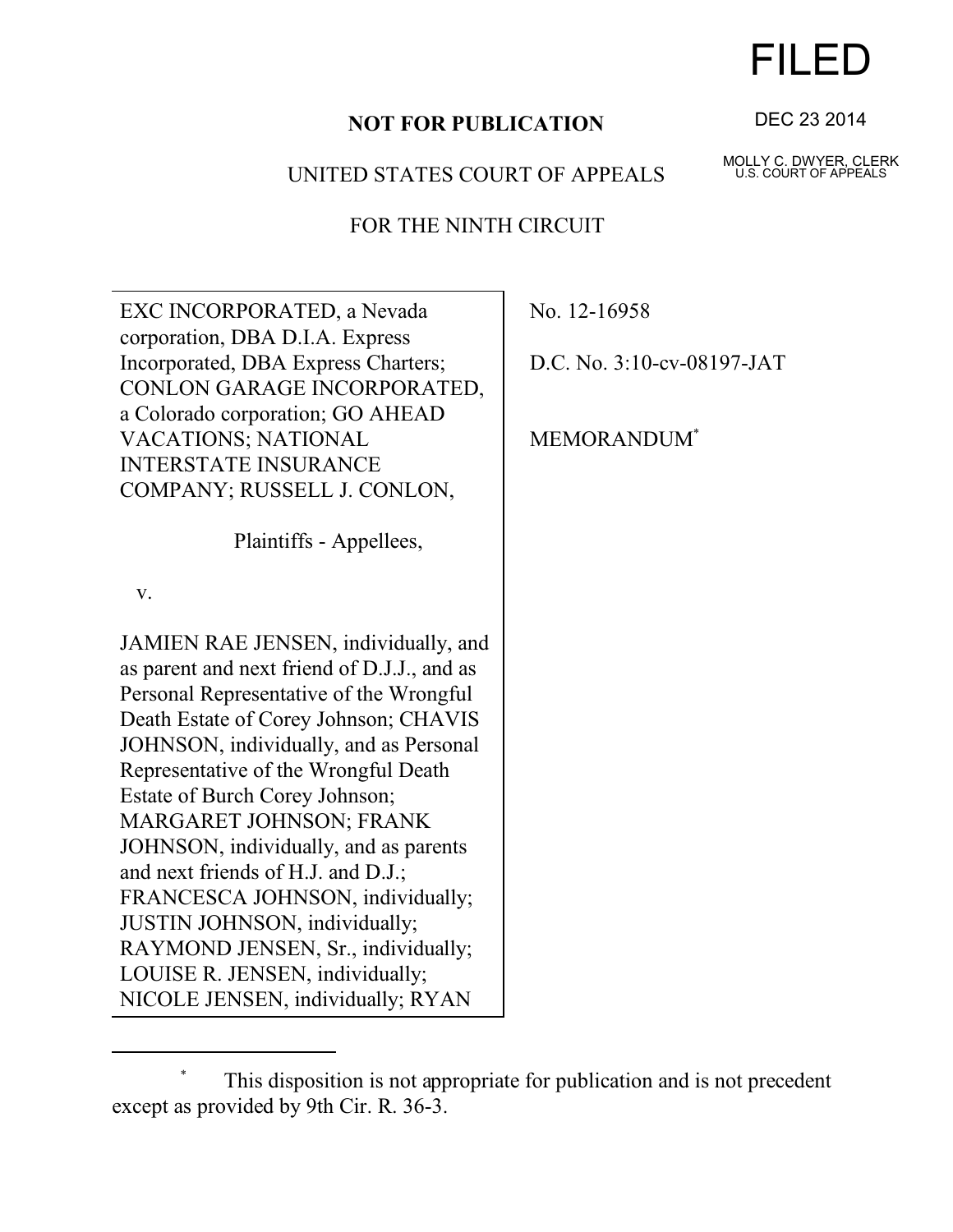JENSEN, individually; JUSTIN JENSEN, individually; KATRINA JENSEN, individually; RAYMOND JENSEN, Jr., individually; MURPHY JENSEN, individually,

Defendants - Appellants,

And

KAYENTA DISTRICT COURT; NAVAJO NATION SUPREME COURT; JENNIFER BENALLY, Judge of the Kayenta District Court,

Defendants.

Appeal from the United States District Court for the District of Arizona James A. Teilborg, Senior District Judge, Presiding

Argued and Submitted November 21, 2014 San Francisco, California

Before: RAWLINSON and FRIEDLAND, Circuit Judges, and MARSHALL, Senior District Judge.\*\*

Appellants, members of the Jensen/Johnson family, appeal the district

court's holding that the Navajo Nation tribal courts may not exercise adjudicatory

jurisdiction over a highway accident that occurred on a stretch of U.S. Highway

<sup>\*\*</sup> The Honorable Consuelo B. Marshall, Senior District Judge for the U.S. District Court for the Central District of California, sitting by designation.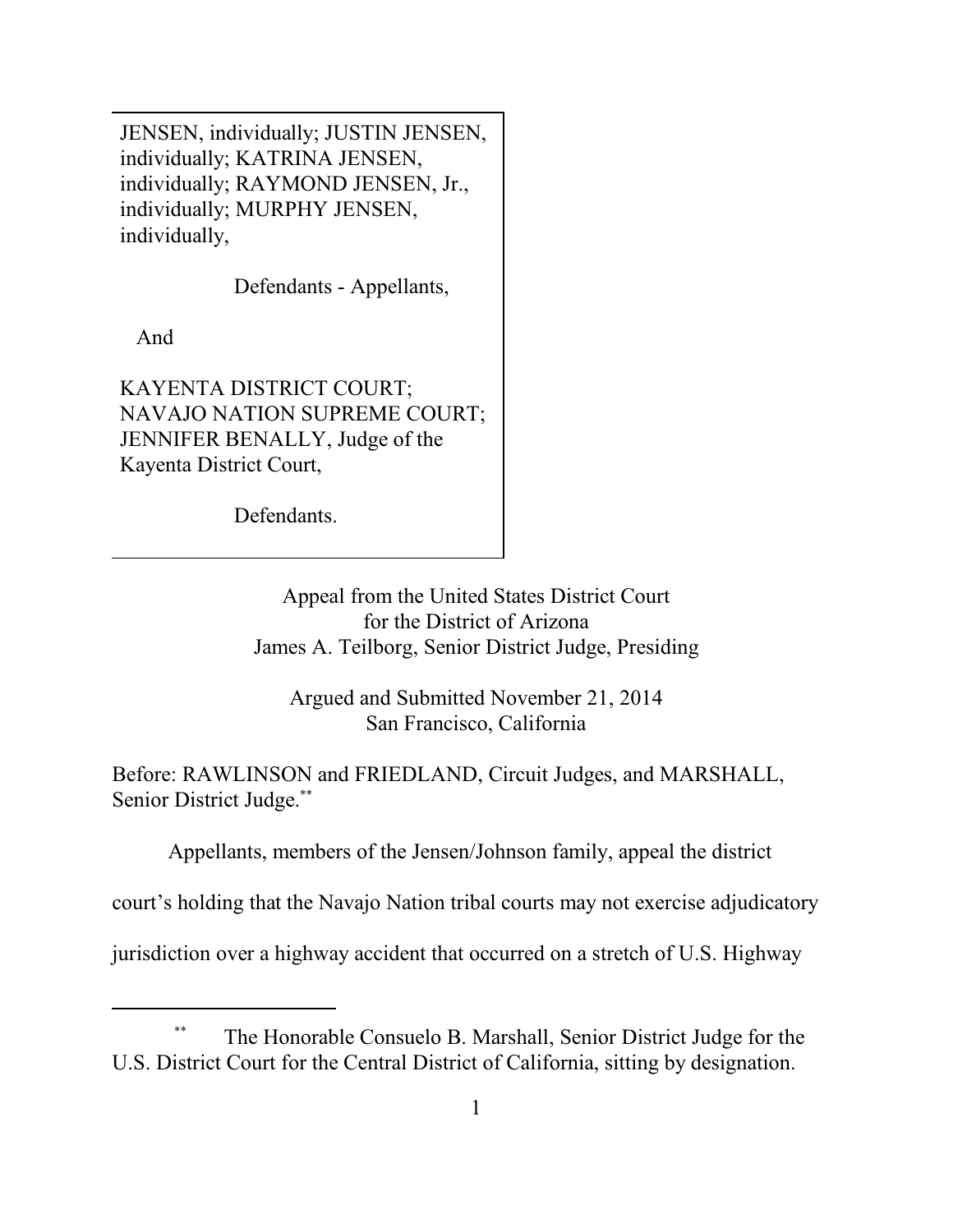160—an Arizona state highway—within the exterior boundaries of the Navajo Reservation. We review determinations of tribal court jurisdiction de novo, and we review factual findings for clear error. *Water Wheel Camp Recreational Area, Inc. v. LaRance*, 642 F.3d 802, 808 (9th Cir. 2011).

Appellants conceded at oral argument that the Navajo Nation has not retained the right to exclude nonmembers on U.S. Highway 160. Consequently, the highway is the equivalent of non-Indian fee land for jurisdictional purposes, and this case is governed by *Strate v. A-1 Contractors*, 520 U.S. 438 (1997). *See Strate*, 520 U.S. at 455-56.

Under *Strate*, tribal jurisdiction is appropriate only if one of the two exceptions articulated in *Montana v. United States*, 450 U.S. 544 (1981), applies. *Strate*, 520 U.S. at 456. The first *Montana* exception covers "the activities of nonmembers who enter consensual relationships with the tribe or its members, through commercial dealing, contracts, leases, or other arrangements." 450 U.S. at 565. This exception does not apply to this case, because the unsigned permit agreement—even if binding on Appellees—did not provide sufficient notice that EXC would be subject to tribal court jurisdiction on U.S. Highway 160 to be a basis for imputing consent. *See Water Wheel*, 642 F.3d at 818 ("For purposes of determining whether a consensual relationship exists under *Montana*'s first